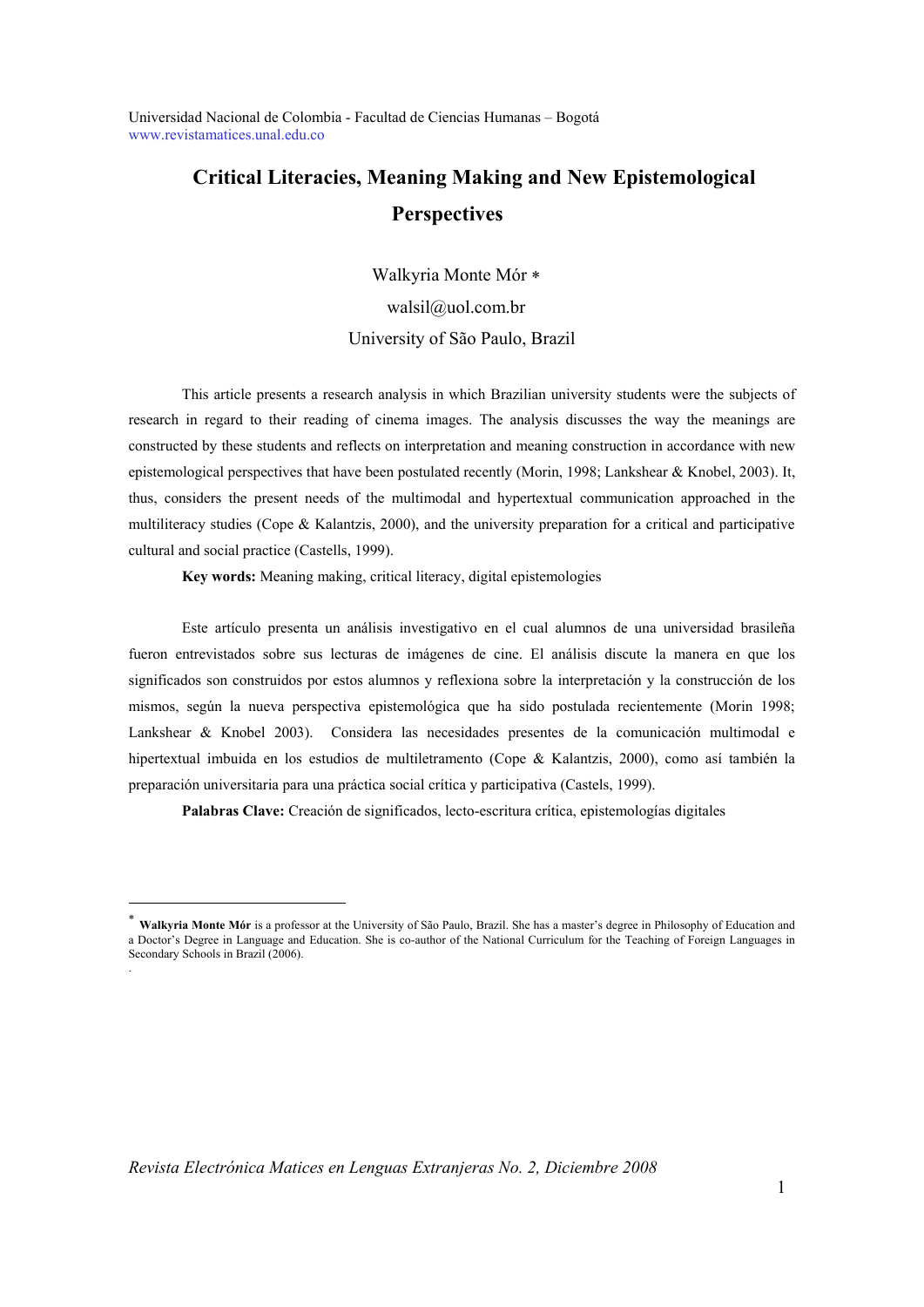# **Introduction**

This article presents an investigation that is part of a broader exploratory research project<sup>i</sup> that aims at knowing about the impact of digital language on Brazilian university students. The research is related to interpretation and epistemology, considering that it proposes 1) to investigate students' ability to make meaning in digital environments (Internet and movies) and 2) to observe their knowledge construction in these environments. For such intent, a series of qualitative investigations of ethnographic characteristics, has been designed for accomplishing systematic research of university classroom practices that could show the researcher (and her group of researchers) traces about Brazilian university students' learnings and familiarity with critical literacy, according to the new literacies and multiliteracies theories. The researcher of this investigation is also the article's author who expects that the article may generate discussion towards the adequacy or the necessary changes in university curriculum, considering that this research outcome complements the analysis of two other related investigations that have already been published.<sup>ii.</sup>

# **Research Methodology**

The investigation presented in this paper follows an exploratory and qualitative research orientation in accordance with research methodologies described by André (1995), a Brazilian methodologist who emphasizes the need for ethnographic perspective in the analysis of local studies about environments, participants and cultures. It is an exploratory investigation considering that it plans to allow the exploration of data that would not conventionally compose the same research *corpus*, in this case, chat-room users that would then be categorized as actors of earlier forms of social networking (letter-writing; book clubs; telephoning) and movie viewers that would be in the same category of computer game players, for instance, in an attempt to know the intertwining of a new assembly of practices and knowledge, epistemologically thinking. The investigation is also qualitative, considering that its analysis represents the researcher's theoretical reference, values and view of the world, conferring a qualitative dimension to the investigation itself, as claimed by André.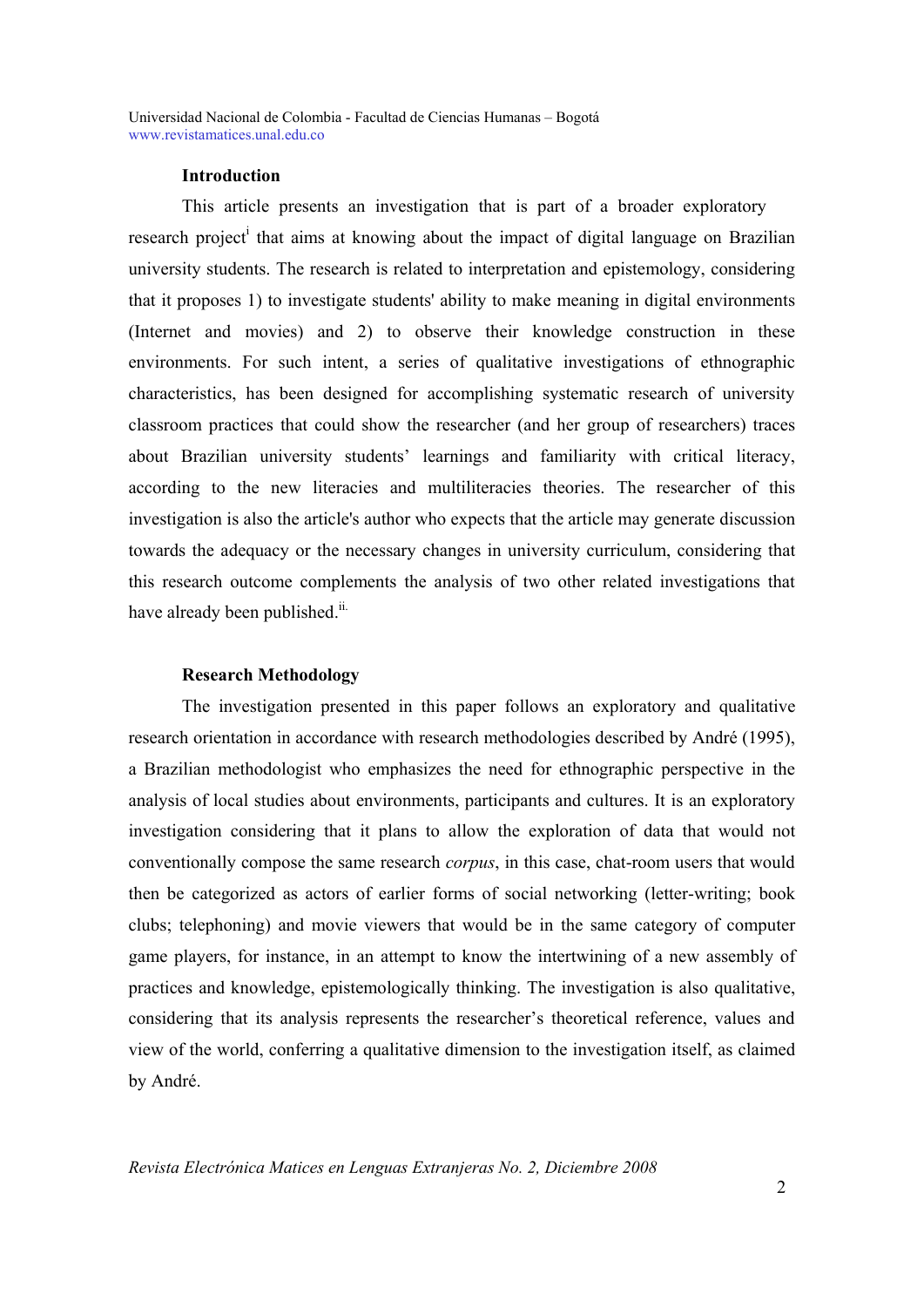The investigation required that participants be chat-room users, planning to count on their perceptions about the elements (participants, nicknames, encounters, disruptions, treatments) and play of structures (committed / uncommitted relationships, entertaining / misleading / committed conversation, veiled / unveiled feelings, constructed / deconstructed / reconstructed narratives, plural identities) that build chat-room discourse. Thirty-four university-level students participated in the investigation: aged 21-25 years old, all of them coincidentally being female (it was not a requirement for being part of the investigated group). They were explained that the process consisted of seeing a movie, writing the description of their views on certain aspects of the film, and taking part of a collective interview. The option for the two research tools–the written description and the collective interview–lies in the fact that the former should provide written individual reports of the students' perspectives about the movie that they would be shown; the latter should clarify and complement information that could be necessary for data analysis. In the sequence, the participants were shown a movie and then described the aspects to which they were guided. The collective interview sought for more clarifications about some of the written descriptions that showed relevance to the research itself. The choice for adopting these research instruments is due to the concern that new knowledge–such as the one that has been generated by digital language–naturally raises new epistemological studies. In these studies, the research methodologies were expected to show congruence with the theories of the focused knowledge.

It should be noted that the new literacies studies as well as researches on this theme are in a starting phase in Brazil, demanding a wide range of surveys and researches about a broad spectrum of issues related to the topic, different from other countries that may already count on available research and analysis of their literacy education. It should also be observed that despite using the theoretical reference that is shared by researchers in various countries, this investigation evidences its social and cultural construction, as one would probably expect. That means, it may show Brazilian characteristics in which participants (university students that are chat room users), environments and processes reveal their own social and cultural construction.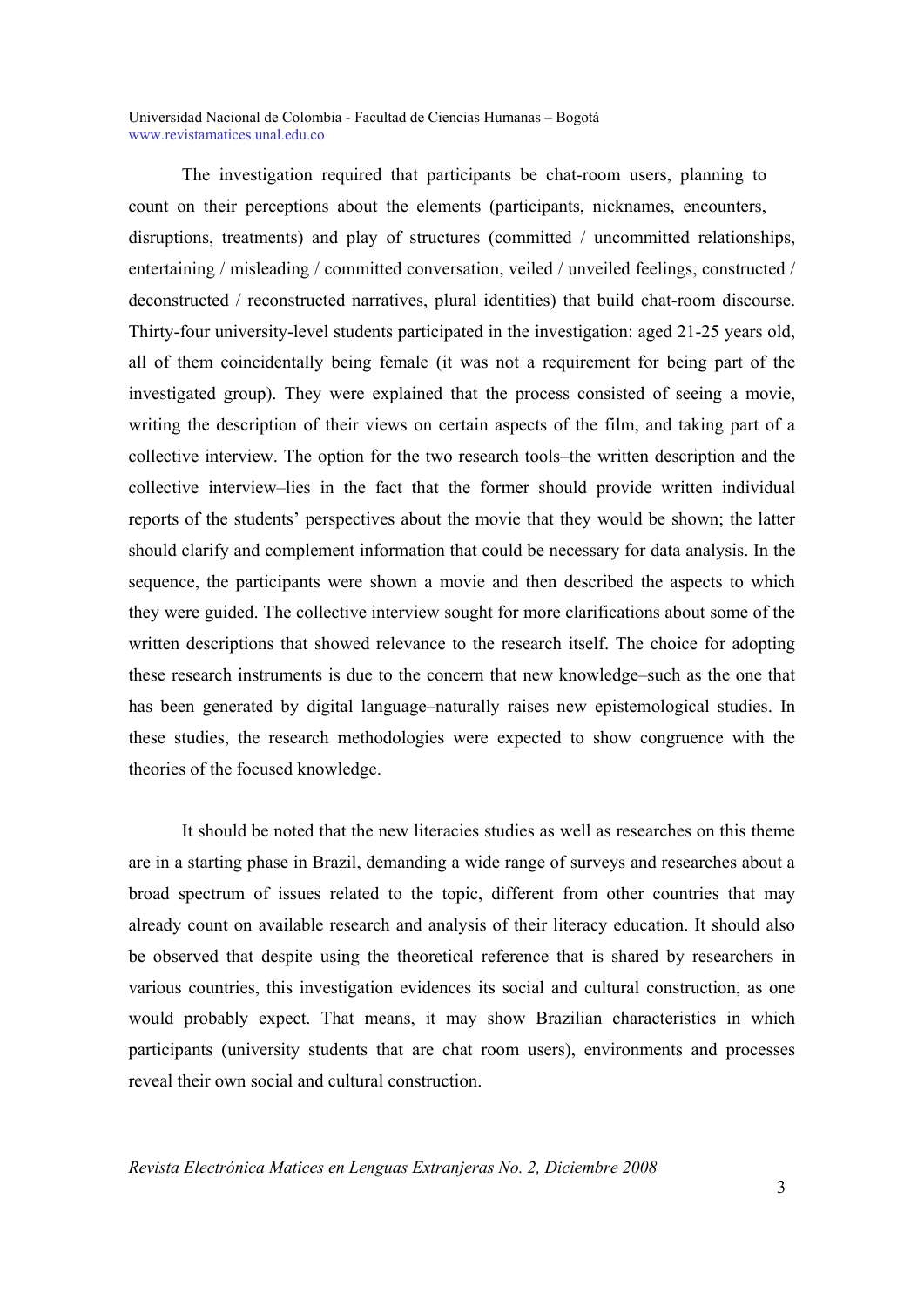#### **Theoretical Framework**

The outcome shown in the present paper focuses on an epistemological concern: understanding the relationship between the *network mind* and the *typographic mind*  (Castells, 1999), considering that the interlocutors' perception may benefit from the enhancement that is likely to be promoted by their dealing with the internet. Castells notes a difference between the "typographic mind" and the "network mind" produced in different social and historic moments of societies, being the first the one that resembles the typographic-produced text, the result of a linear and conventional education, and the second the result of a non-linear and networklike reasoning and epistemology that is observed in the digital societies. This investigation, therefore, observes whether an "ability", which is developed with the aid of this new medium, is transferred to another environment that does not necessarily or apparently require *mind networking*. This proposal searches for expanding views on "digital epistemologies" (Lankshear & Knobel, 2003) under the premise that the *stability in the rules of the game as the norm* represents conventional epistemology built on *propositional knowledge of what already exists*, which sounds inadequate to explain language and discourse in contemporary society, as it is adverted by the cited authors. They assert: *Rethinking epistemology in a digital age might involve thinking of it as practices of knowing that reflect a range of strategies for assembling, editing, processing, receiving, sending, and working on information and data to transform diverse resources of 'digitalia' into 'things that work* (Lankshear & Knobel, 2003, p. 173).

With such concern in mind, this investigation is interested in describing universitylevel students' *meaning making in terms of a 'performance epistemology',* when the investigated are both chat-room users and movie viewers, verifying the interweaving of experiences between the two media. Lankshear & Knobel (2003) see the notion of 'performance epistemology' as central in an *increasingly intensely digitized world* considering that it is related to *knowing how to proceed in the absence of existing models and exemplars* (p. 173), or knowing how to proceed in a quest for new meanings, a practice that may permit breaking rules and innovating. Besides the cited authors, this preoccupation about a renovated epistemology is shared by several other researchers, as seen in Cope & Kalantzis's acknowledgement of the inadequacy of conventional knowledge for the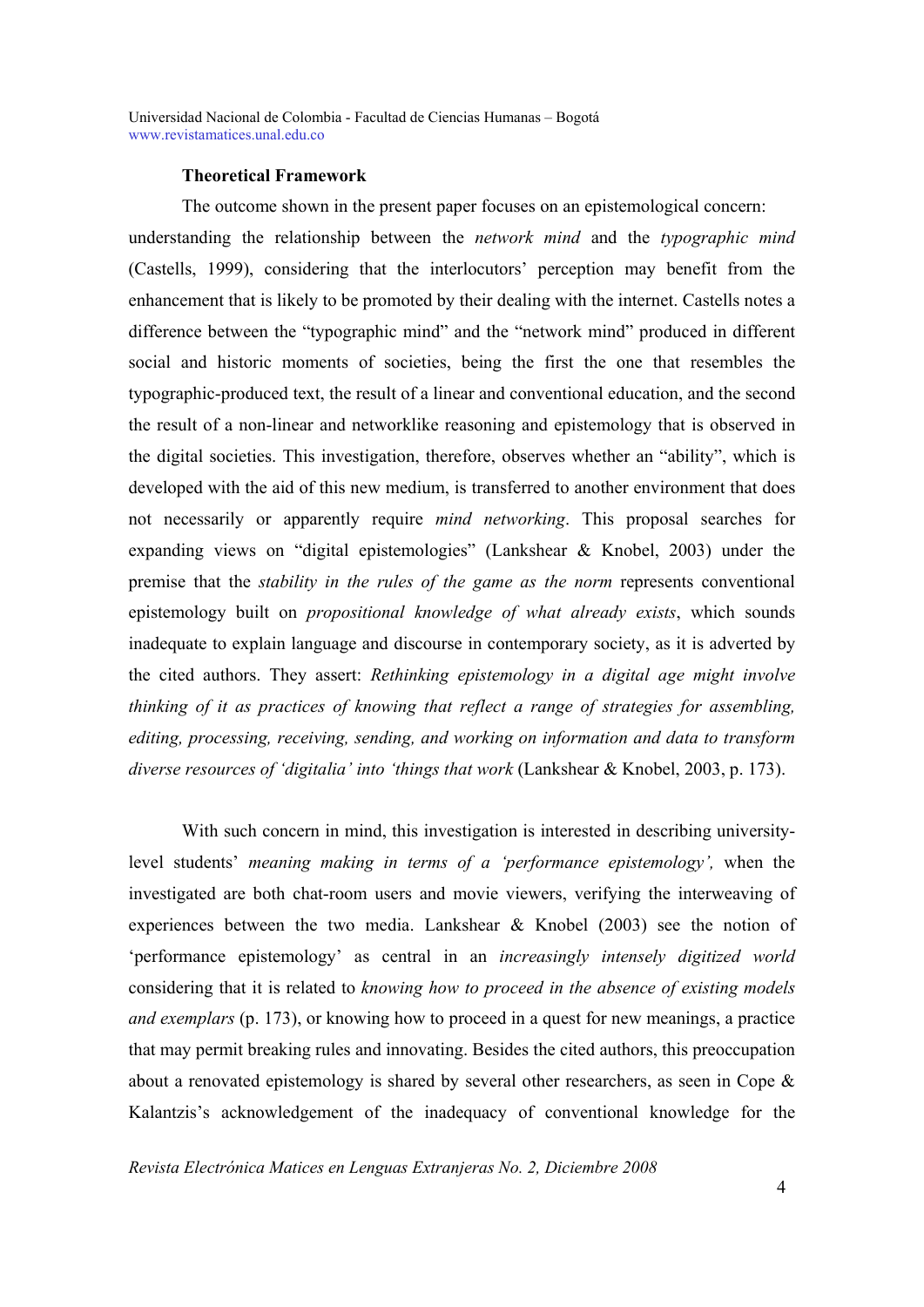practices and needs of a digital society: *The role of pedagogy is to develop an epistemology of pluralism that provides access without people having to erase or leave behind different subjectivities. This has to be the basis of a new norm* (2000, p. 18). The authors acknowledge that a new view of society is emerging, that a view of mind, meaning, and society converges on a language of awareness of the socioculturally and sociohistorically workings that go beyond fixed patterns or standardizations and adopt plural values and perspectives.

The idea of pluralism is brought to the interpretation of data in this article under the premise that the new literacies studies allow and expect that knowledges that have conventionally and paradigmatically belonged to their proper and specific areas may now have a dialogical treatment in the analyses weaving. The theoretical frame in this article comes from critical literacy and digital epistemologies, both in the new literacies or multiliteracies studies, besides critical hermeneutics, in an attempt to go beyond a possible *cultural imprinting* that patterns or models the structures of people's cultural and social reading of their environments, as Morin (1998) critiques when alluding to conventional epistemologies. To this author, culture is imprinted when education provides each person with principles, rules and instruments of knowledge through language. Therefore, culture works on the spirit and mind, modeling their cognitive structures that co-produce knowledge. Understanding how culture and knowledge are constructed in the technologically influenced language of the digital societies gains relevance in the new literacies and multiliteracies studies, then.

# *Critical Literacies, Images and Meaning Making*

The critical literacies studies have evidenced the relevance of an education that is engaged in "social change, cultural diversity, economic equity, and political enfranchisement", as stated by Luke & Freebody (1997, p. 1), through "the technologies of writing and other modes of inscription". The authors acknowledge that literacy education has made a difference in people's lives. Yet, they advocate that the traditional teaching of reading and writing does not cope with the contemporary needs of the digital socities. In addition, the authors report that over the last decades there has been great interest among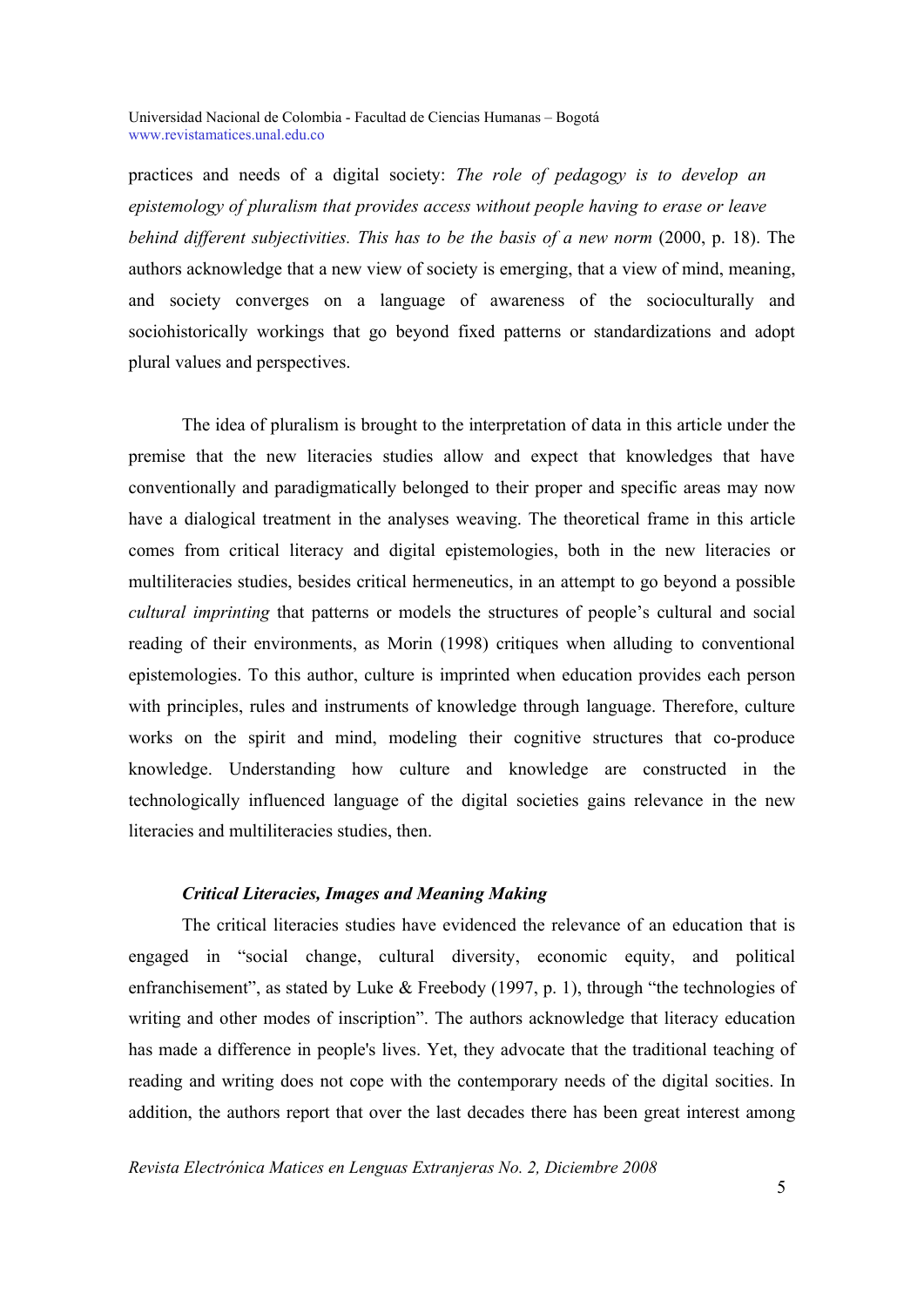educators in critical literacy, although they have followed inadequate approaches in such a practice. This practice has shown itself to be connected to a traditional curricula as well as traditional educational approaches that would not favor the practice of a critical literacy, or critical literacies in the plural, considering the possibility of approaches and designs that respond to the local needs of educational projects. According to the perspective of critical education, the design of critical literacies projects should often address innovative proposals, such as cross-discipline ones, as a way to 1) respect the new ways of knowledge construction, as evidenced by researchers as Morin (1998; 2000), Lankshear & Knobel (2003) and 2) develop meaning making (Gee, 1997), a term that revisits the concept of reading and interpretation, reinforcing critique – according to which "meaning is not in the head, but in social practices; and that in acquiring social practices one gets 'deep' meanings 'free'" (Gee 1997, p. 274) – as a requisite of the reader to make meaning (or interpret) of the texts and contexts (in their various modalities of communication) with which they interact. For critical literacies then, meaning making becomes a fundamental ability to be considered in the new educational assumptions.

In this sense, the inclusion of movies for the purposes of meaning making seems to meet the objectives of a critical literacies project. The studies about images in academic research have received growing interest. Besides, images have undeniably had increasing participation in communication nowadays, thus acquiring high relevance in the language and discourse studies of schools and universities. The inclusion of movies in the critical literacies project allows the study and reading of images (meaning making) and, at the same time, allows the observation of the ways that this reading and knowledge are constructed (the epistemological focus of the study).

In terms of image, French movie director Carriere (1995) asserts that cinema has provided the greatest contribution to images development and its respective theories considering that as an art-form the image of cinema has developed more than that of any other media. Carriere explains that the images evolved from sequential, static takes to a process that allowed editing, assembling and the juxtaposition of scenes. Later, he adds, still points of view began to be introduced into the film image to guarantee particular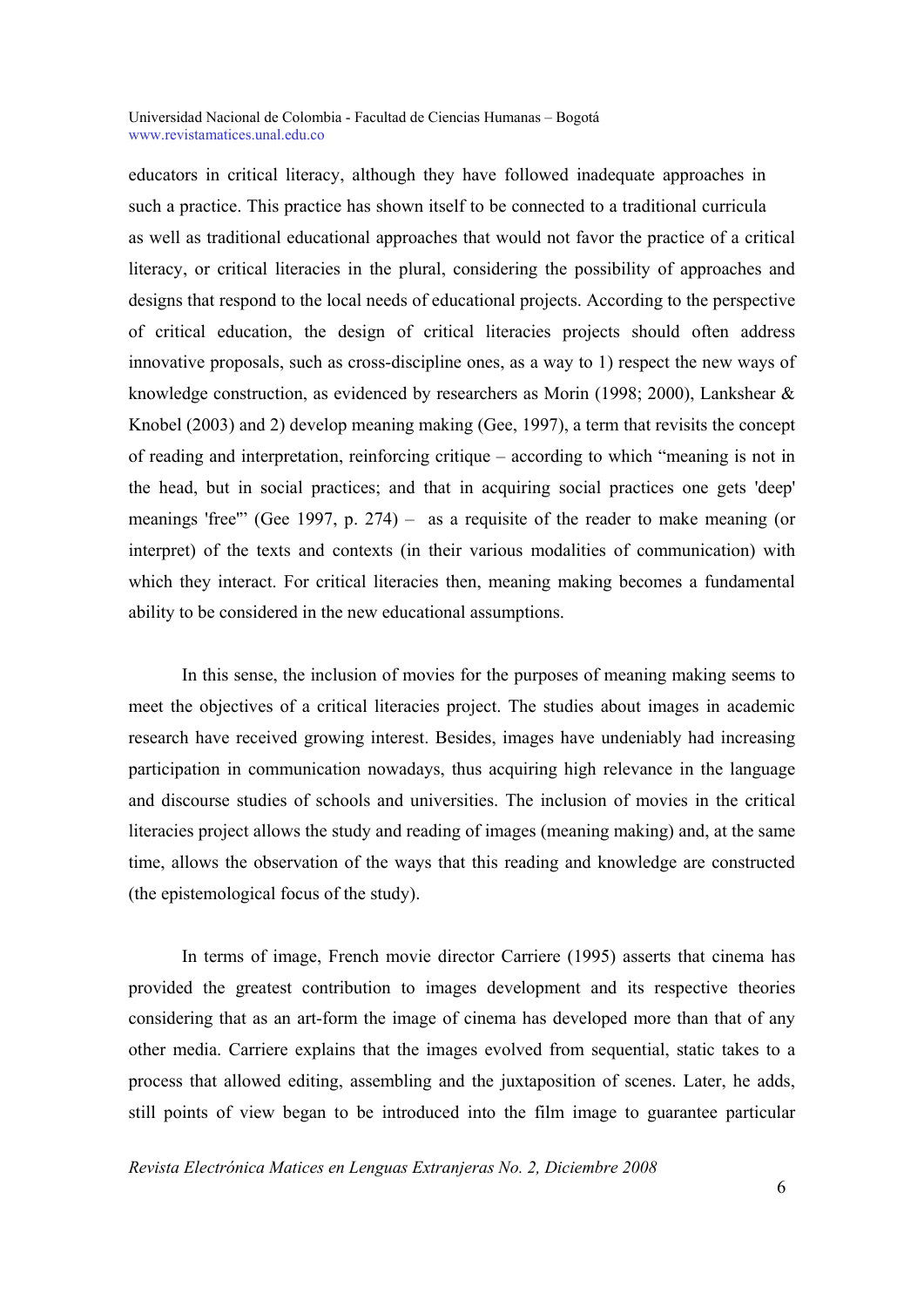effects. The use of image effects evolved with the ever-growing availability of technical resources and became definitely independent or "mature" with the advent of video and computer-generated images. This assertion finds echoes in Manovich's studies (2001, p. xiv-xxxix) of Dziga Vertov's *Man with a Movie Camera* (1929) in which Manovich recognizes the revolutionary seeds of digital cinema in Vertov's avant-garde aesthetic strategies, since he claims: "The avant-garde strategy of collage reemerged as the 'cut-and-paste' command, the most basic operation one can perform on digital data. The idea of painting on film became embedded in paint functions of film-editing software. The avant-garde move to combine animation, printed texts, and live-action footage is repeated in the convergence of animation, title generation, paint, compositing, and editing systems into all-in-one packages".

Manovich (2001, p. 9) then adds that computation "has redefined existing cultural forms, as photography and cinema". As this author refers to cinema images, he emphasizes the role of special effects in the construction of the desired images by directors and producers. "Arranging physical reality to be filmed through the use of sets, models, art direction, cinematography, and so forth", Manovich explains (op. cit., p. 303), has been replaced by "material that is manipulated on a computer, where the real construction of a scene will take place". This author also affirms that there has been "a shift from rearranging reality to rearranging its images" (p. 303), which shows new ways of culture producing / knowledge generating and signals to new reflections in education.

Virillo's views on movie images (1994) corroborate the assertions developed by both Carriere and Manovich. Acknowledging the advent of technology as the responsible scaffold that has led to the paradigm shifts in the image-viewer interaction, Virillo uses the term *logics* when he describes the development of images. He identifies three logics in different socio-cultural periods in the Western history of man's relationships with labor. Men's imagination and the physical labor of their hands are embedded in the *formal logic* seen in the engravings, paintings and architecture of a period that ends in the 18<sup>th</sup> century. In the *dialectic logic* – stood by photography and cinema, arts that characterize the  $19<sup>th</sup>$ century – the advent of industry, technology and machinery enables the production then, of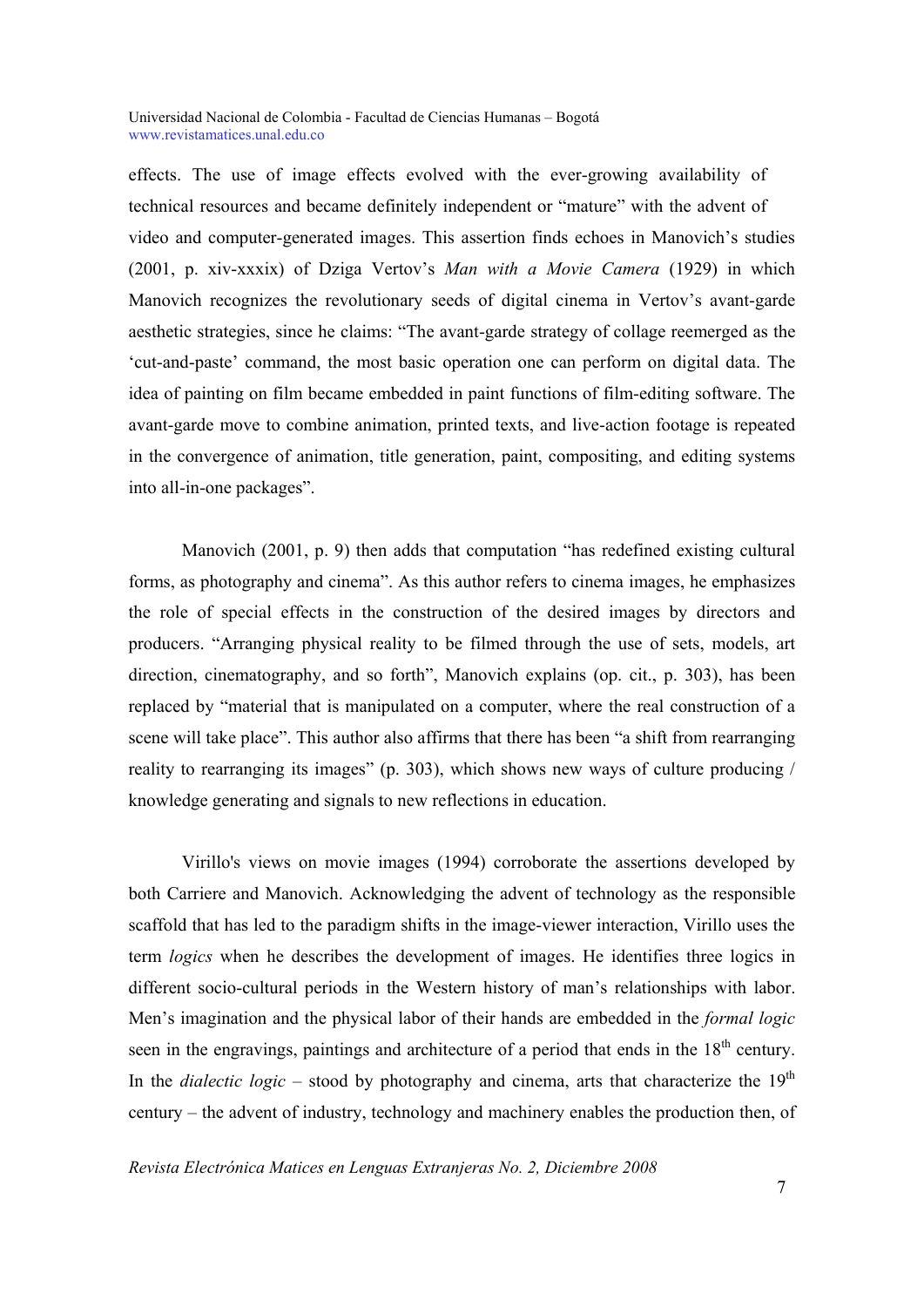devices that capture images, extending human capacity by means of the camera lens in a dialectical, and thus intervening relationship between humans and the environment. In our present computerized society, the *logic of paradox* is the prevailing one and is represented in video, holography and computer-generated images, inventions of the  $20<sup>th</sup>$ century. The last term alludes to the possibility provided by technology to merge the time in which the image is produced into the time that it is presented, destabilizing the certainties of 'real time' and 'real space' developed by the dialectic logic.

Although the way that Virillo describes his notions of logics may be seen as conventional classificatory knowledge, his perspective opportunizes expanding views about images within the epistemological perspective that is inherent in the socio-cultural development of images, which relates to hermeneutic studies as well. In Virillo's first notion of logics, engravings, paintings and architecture as artifacts required contemplation and elicited message or meaning *decoding*. In hermeneutic studies, *to decode* embedded a concept of interpretation in the early accounts of what *to interpret* signified, as Ricoeur (1977) explains. In dialectic logic, photography and video film disseminated the idea of factual evidence. Television and the printed press in their beginning stages used images as proof of the time and space of the reported occurrence. As television developed, it enhanced the credibility of the evidence that was desired to be conveyed by first diminishing the distance between image-capturing and image-releasing and later extinguishing this distance in live news reporting. The notion of evidence consolidated the principle of 'seeing is believing' that apparently dispensed interpretation. The meaning – of what was "true" or "false" – seemed to be anticipated by the spectator, considering that it followed a course of reasoning that would end up with the certainty about what was seen, raising recognition before the facts or identification with the narratives. In the logic of paradox of digital communication, however, image and discourse allow and require an active role in communication. Their interlocutor may as well be the *flâneur* that Manovich (2001) sees in an analogy to the present-day computer navigator, who is user and coproducer of his own discourse. The anonymous observer, as this author states, records and erases faces and figures of passersby as he meets a passing woman that raises more interest to his engaging in a virtual affair, until he meets the next interesting female passerby. It is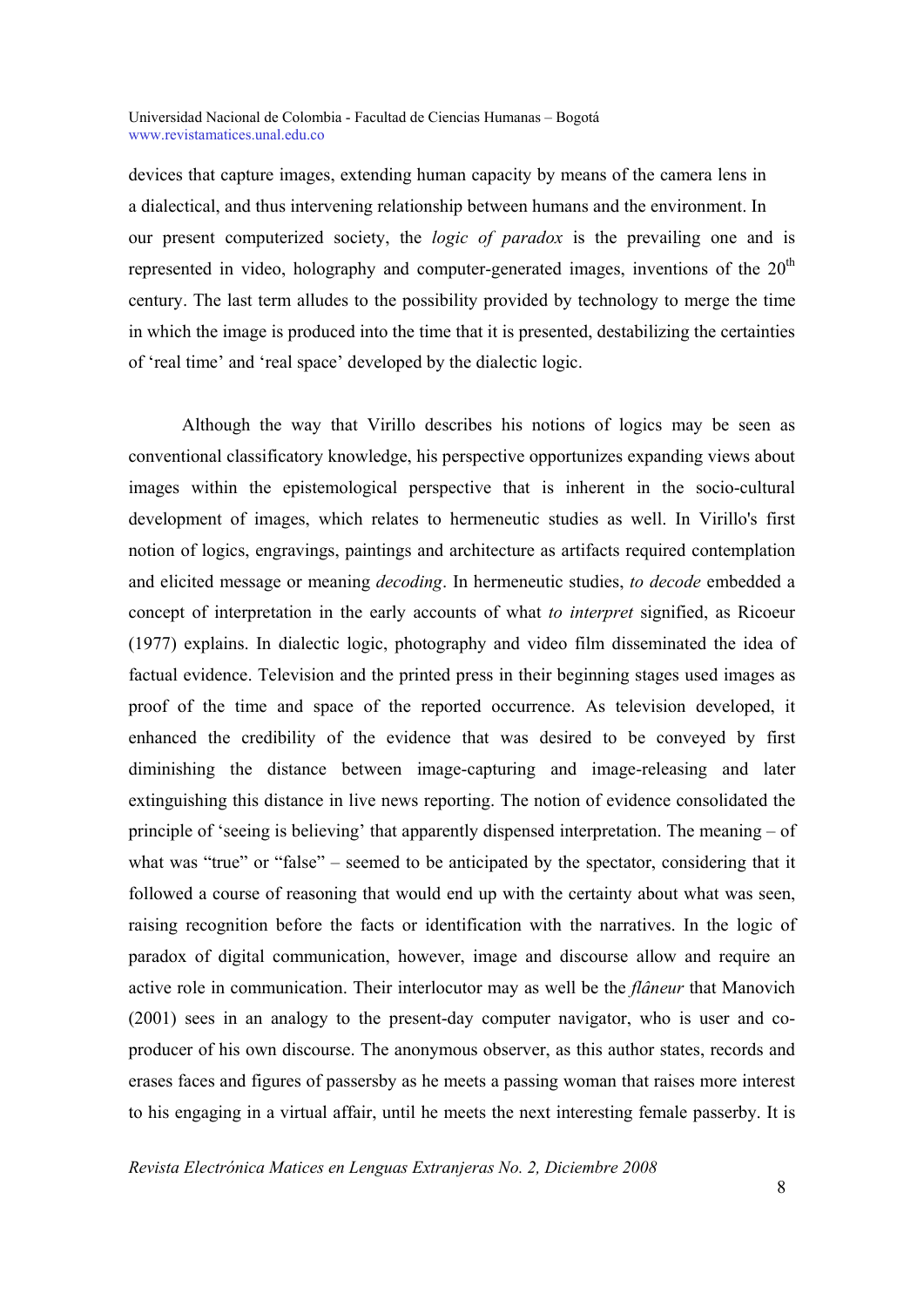an allusion to the navigators' hypertext interactions in which they build their reading path according to their own interest. This apparent behavior of unfaithfulness, discontinuity, uncontrollability – attributes that would more likely match the parameters of, for instance, the *dialectic logic* user – actually characterizes the interaction of the navigator in the digital communication and environment, in which he makes choices and changes, intervenes and creates, for the sake of his participating and surviving in this new "milieu" or way of life, though in a society that is built differently from the one of the *flâneur*  described by Manovich.

As for the hermeneutic perspective in meaning making, the hermeneutics theorized by Ricoeur (1977) provides the basis for the investigation analysis. Ricoeur identifies two major tendencies in the interpretations that permeate social discourse, and proposes a critical revision of the two tendencies that compose a socio-cultural interpretive cycle. The first tendency reflects the influence of religious values learned from biblical exegesis in which the interpretation of biblical passages was based on notions of analogy, allegory and symbolic meaning, which would connect the teachings of the sacred texts to everyday life. To Ricoeur, this interpretive practice went beyond the domain of religion, reaching other fields such as the reading of literature and even social living. The second tendency refers to the influence of traditions. The author observes that the hermeneutic practice based on the preservation of traditions from generation to generation has promoted effective teaching about the way that social occurrences, behaviors, thoughts, and discourses should be interpreted, creating interpretive patterns in society and helping to preserve values, morals, beliefs, and guide [as well as curb] social discourse and interpretation. Ricoeur sees limitations in both interpretive tendencies and explains that they confer authority to the writer of the text, as in religious influence, and do not consider the dynamic dialectics inherent in social living and discourse, as in traditional and fixed interpretive patterns, neglecting the reader, the locus of enunciation, besides social and cultural changes. Ricouer, thus, proposes that a hermeneutics of suspicion may be more congruent with the exercise of interpretation, considering that it allows the interlocutors to question the meanings that are given by religious-oriented or tradition-oriented interpretive practices, and to build up their own contextualized and situated meanings. This is a practice that has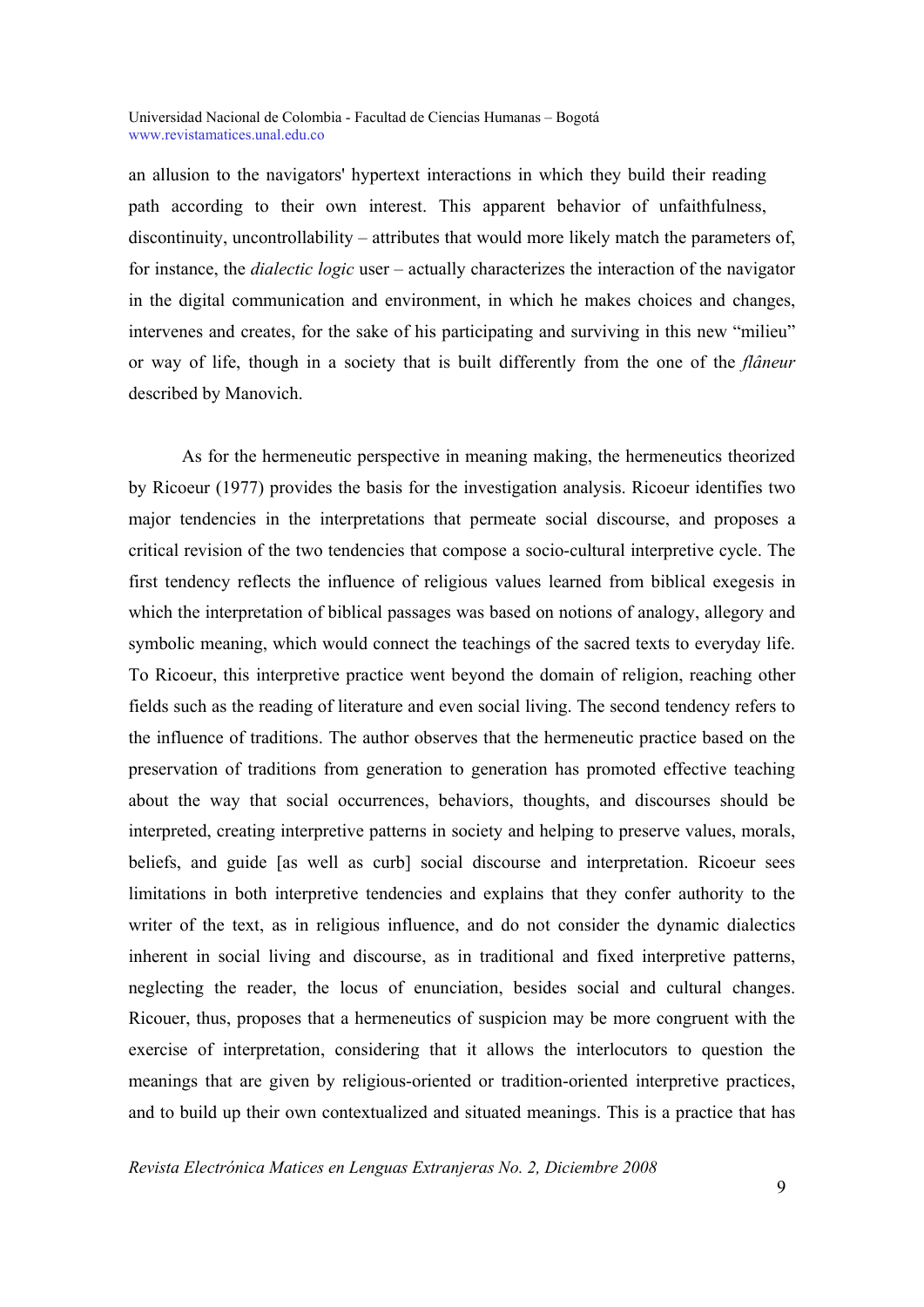been identified as critical hermeneutics by academics due to the possibility that it raises for desconstructing and reconstructing meanings, a premise that is undertaken in the critical literacies projects. The above theoretical assumptions – critical literacies, the studies about images and meaning making – constitute the thread of analysis in the focused investigation.

### *Performative Narratives and Performance Epistemology*

The phenomenon of online relationships through the use of chat- rooms and online dating–besides chat-rooms and chat lists with other characteristics–has been widely studied in its various aspects as discourse, narrative construction, psychological effects, cultural and social meanings. In Brazil a doctorate research project developed by Castro (2006) focuses on this type of chat-room for analyzing women's narrative building in virtual relationships. The study identifies that this alternative choice of meeting people and making conversation virtually enables the emergence of "on-line personae" that search for virtual company and that allow themselves freedom of speech, imagination and narrative construction. The researcher uses the concept of *performativity* and states that it explains the female identity within the perspective of displacement, in which women allow leaving their own places / suspending their own identities (or *loci of identity*) for a while and wear any masks they wish in a way to interact with their virtual relationships, and by doing so, they construct their *performative narratives*. In this performance they play an identity of their own choice or creation to participate in the chat-rooms. In the environment of virtual intimacy, where the social masks are significantly reduced if compared to face-to-face communication, the on-line personae assume uncommitted and circumstantial existence, having freedom to act without the concerns and the expected sanctions of other conventional situations, as Castro depicts. Thus, the *mental representations* (or virtual images) in their narratives may be created infinitely. As can be observed, the participation in virtual dating involves a few elements of the following: participants' initiative (*search for virtual company*, for instance) and certain rules for participation, such as the use of a nickname (to hide or 'mask' their identities, under which they "suspend their own identities for a while and wear any masks they wish", and build up their performative narratives, as stated by Castro).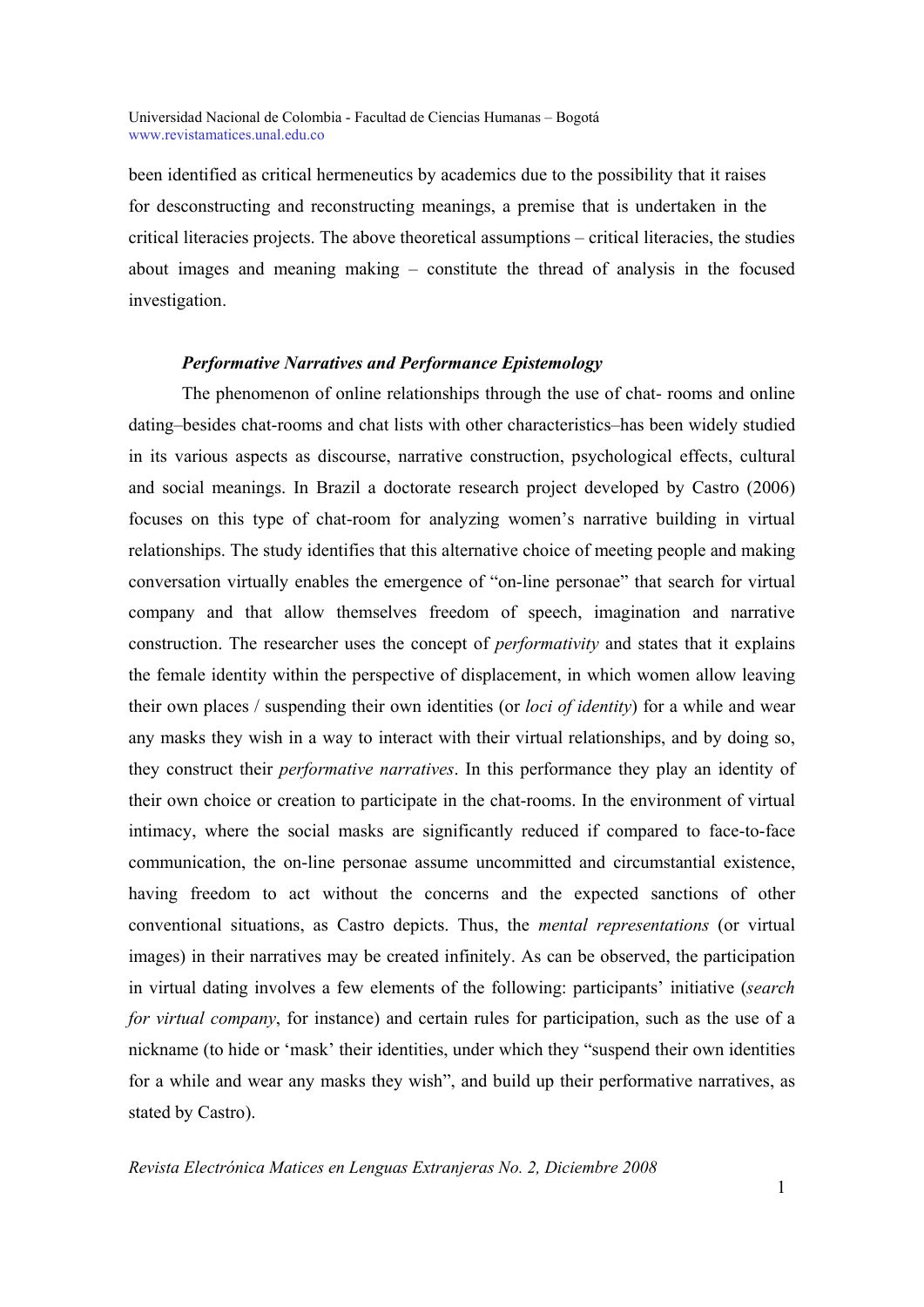For the investigation about the movie viewers' meaning making, the selected film was *Eyes Wide Shut* (Stanley Kubrik, 2003), that focuses on the relationship of a couple. The movie narrative shows a long-standing, apparently successful relationship between a couple. Nevertheless, both spouses somewhat experience situations of relationships with other partners: Alice describes a fantasy she has but, mainly, Bill looks for a "secret community" (or a club) about which he becomes curious to know, thus, showing characteristics often found in chat-room users. Bill's experience, for instance, requires initiative, and the need of a password to integrate a "secret community" (or a club), literally wearing a mask and a disguise, a condition with which all the participants of that secret community must agree so that nobody could ever be identified. Besides, whatever happened inside that place (uncommitted, immediate, circumstantial, ephemerous relationships, freedom to act without the concerns and the expected sanctions of other conventional situations, as online relationships are portrayed) should not be seen or known by people that did not belong to the community itself. Both participations–in the secret community that is visually represented in the movie and in the chat-room that is mentally / virtually represented in chat-room users' narratives–describe similar rituals of relationships, however in their specific contexts of discourse. In this sense, an interest was raised in observing chat-room users making meaning to a movie in which they [chat-room users] could find some familiarity with the narratives that online relationships allow building.

From an epistemological perspective, the survey had an interest in investigating students' ability to transfer the perceptions they develop in the relationship with the modality of a text ('online dating'/'virtual relationships' in chat-rooms) to another modality (movies). That is, by promoting an interpretative activity through the use of a movie, the survey expected to see 1) the meanings made by the students for the movie plot; 2) meaning making in terms of a 'performance epistemology', being investigated both the chat-room users and movie viewers, verifying the interweaving of practices between the two media. The question related to meaning making in terms of a 'performance epistemology' conveyed the expectation of perceiving the meanings that are made by students when they meet themselves before a text that does not show linear sequence, or clear evidence of facts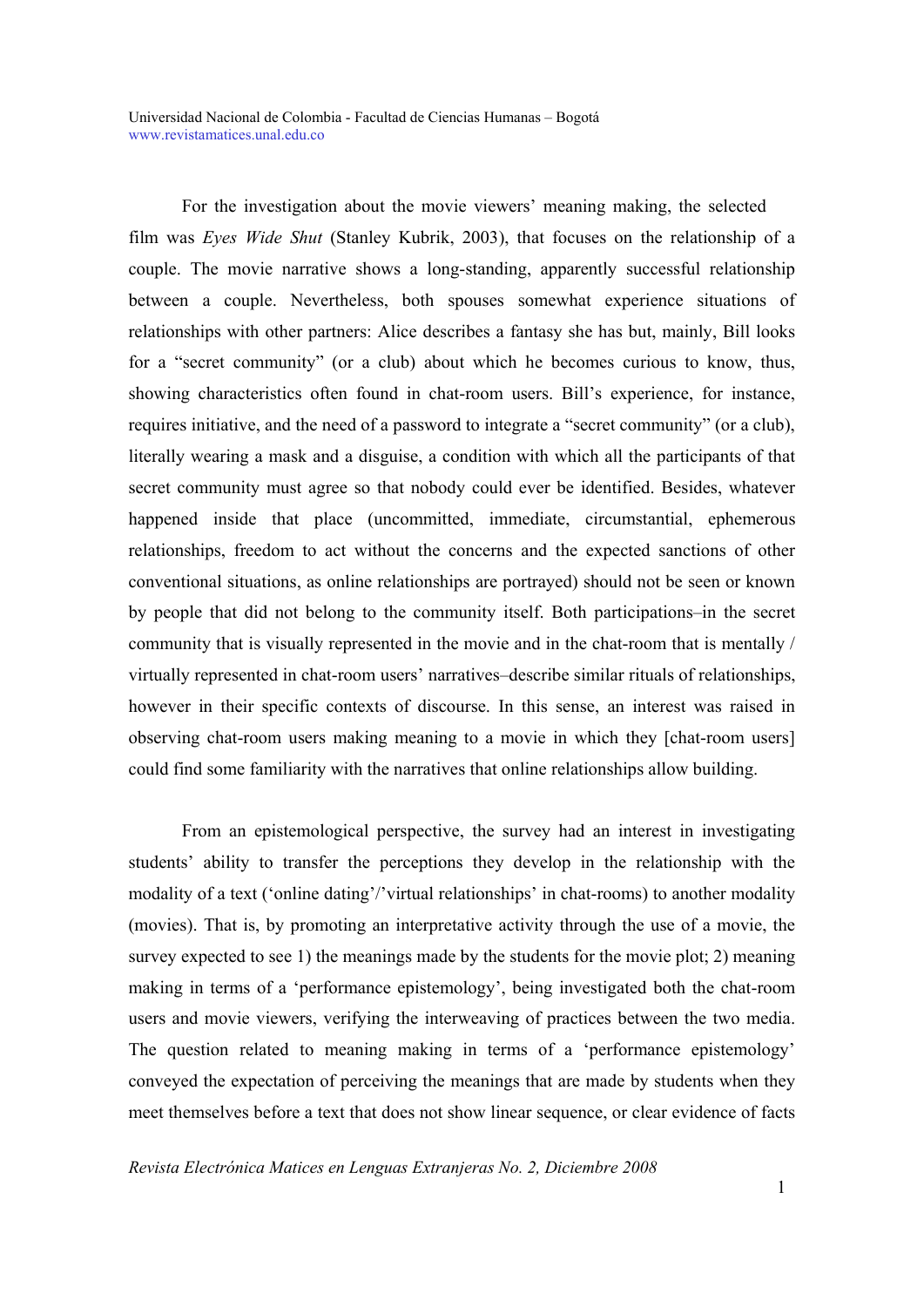or scenes, requiring from them that some meanings be made "in the absence of a model or exemplar" (Lankshear & Knobel, 2003, p 173), expressing some traces of a practice of assemblage of elements (as in 'bricolage'), of transferring materials (or knowledge) from one context to another (such as in 'colage'), or of disseminating borrowings in a new setting (as in 'montage'). These mental processes of creation have been observed in young people's creations as they communicate and interact on the Internet, by creating their specific multimodal communication (adding color to the fonts, emoticons, sound and image, for instance), by making short movies for the YouTube site, and by having active participation in the production of the discourse of their communities or societies. The present investigation counted on such premises in its design, data collecting and analysis.

# **Chat-Room Users and Movie Viewers: Interweaving Media Practices? The Findings**

The investigation shows that students' interpretations of the movie converge on the storyboard that could be found in IMDb.com<sup>iii</sup>. They evidence a couple's relationship that is likely to be worn and its consequences, which can be summarized in the following sequence: Alice's revealing that she had felt attracted to another man; Bill's feeling bewildered by his wife's revelation; Bill's going to a kind of a private club, the surprising scenes that he happens to see (as well as the viewers) and the appalling experience that he has inside that club; Bill and Alice's making up at the end. Other investigations about how students make meanings in Brazilian universities (see final note 3) have already shown the interpretive tendency that is identified in hermeneutics as 'preservation of cultural traditions', understood (and critiqued) as a conventional strand in the interpretative practices by Ricoeur (1977). As already presented in this article, the traditional-oriented interpretive practice supports, among others, a dualistic view of society, in which one may distinguish good from evil, true from untrue and other binarisms. This view would underlie a social learning in which standards or patterns should be apprehended or cultivated. For the students who responded to the request, the movie mainly focuses on the troubled waters that couples may find themselves in; however, the plot soothes the spectators by bringing the conflicts into a happy ending. Some of their most frequent depictions veil the maxim 'real love overcomes the downfalls of a relationship' in which one of the readings may be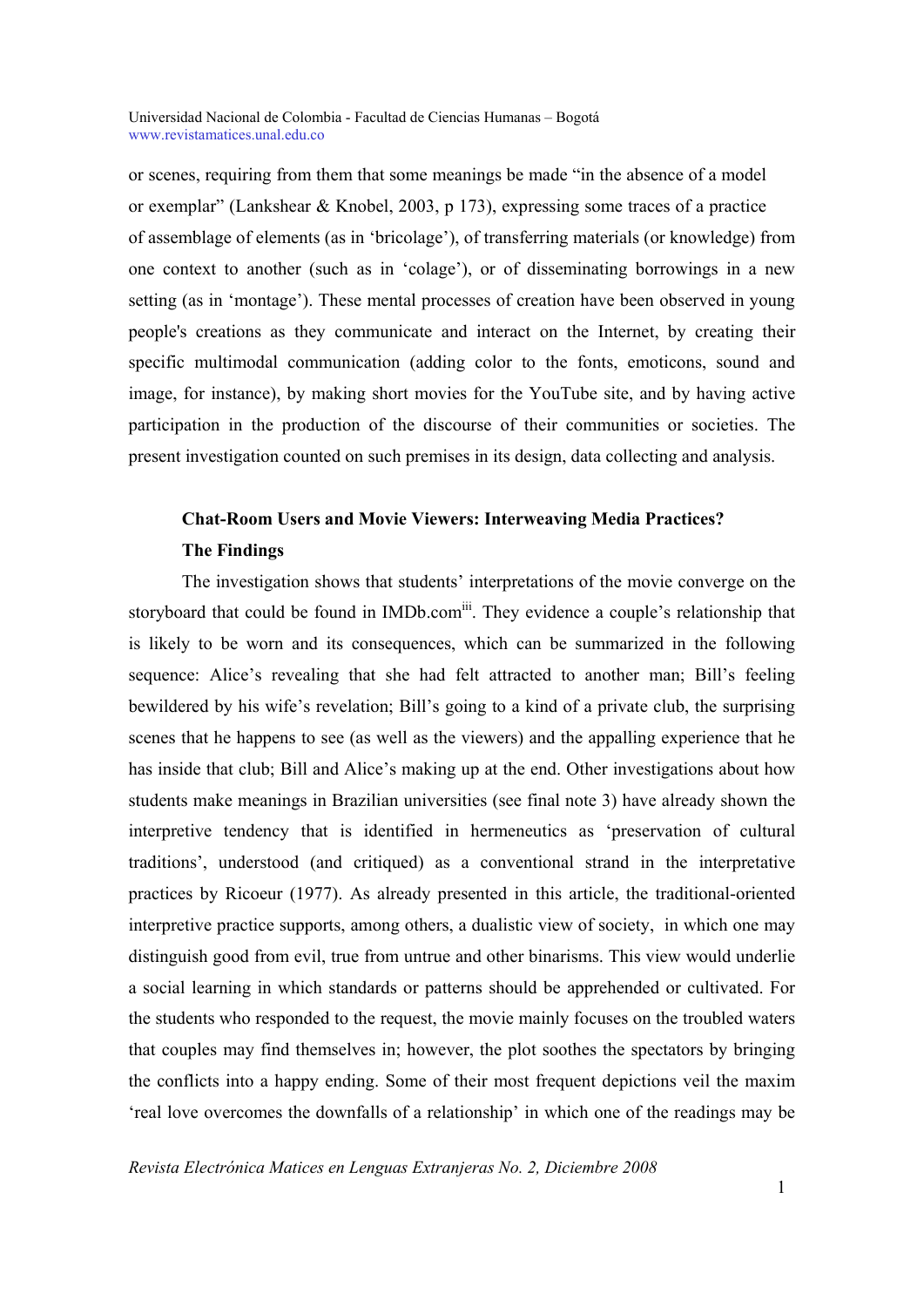that 'the institution of marriage' should be preserved and love may represent an ancillary idea towards it.

Still, in this part in which the investigated are expected to describe the meaning that they construed for *Eyes Wide Shut*, there is much reference to the rituals and experiences visualized in the fictional private club created by Kubrick. Nevertheless, the meanings are expressed through qualifications, being 'shocking', 'threatening' and 'confusing' the most frequent ones that portray the "secret community" that the character Bill once visits, conveying a certain difficulty that the students may have had to integrate the out-ofstandards private club scenes into their narration of a couple's standard relationship. Thus, the first finding in the investigation indicates that students practice a tradition-oriented hermeneutics highlighting the traditional values of a couple's relationship and rejecting the socially unacceptable ones, as the learnings of the traditional hermeneutics would lead one to interpret.

More meaning making can be observed in another session of the investigation, the one in which the investigated students are asked about the connection between the virtual relationships in chat-rooms and in the movie. Their response reveals that a hundred percent of the investigated students see no connection between online relationships in chat-room communication and the relationships plotted in the movie directed by Kubrick. They express being surprised and intrigued with the question in some of their written comments: *Should there be any relation between the two situations*? writes one of the viewers; *No, the chat-room narratives are more natural and real, they are constructed on-line in accordance with the ideas and interests of the users, whereas the movie narratives are built in a film script before the movie, and are fictional*, defines one more surveyed student, showing her understanding and beliefs about the fictional/non-fictional aspect of narratives on the internet and on the movie screen. It should be recalled that within an exploratory purpose the interest in this question relates to the observation of the practice of transferring materials [or knowledge] from one context to another or using borrowings in a new setting, as expected in a performance epistemology, although the connection may sound unusual. Another finding is registered in this focus of analysis: the ability the students have to make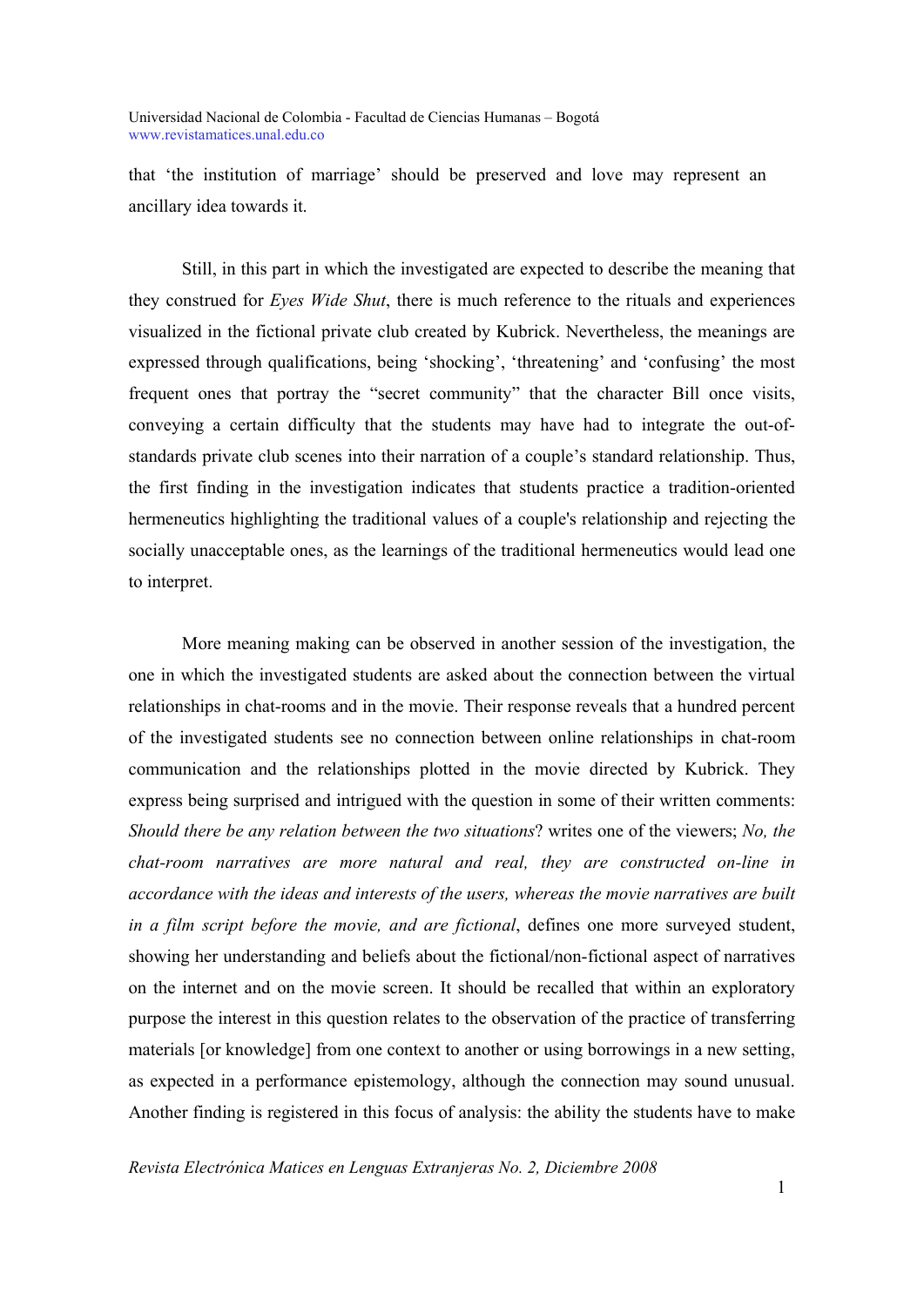meaning within a certain context or environment is not naturally or spontaneously transferred to another modality of communication, as observed in the chatroom and movie ones, and it would require stimulated practice as the subsequent description suggests.

In a later collective interview that had been planned for data expansion or clarification, the intrigued students wondered about the 'connection between online relationships and the couple's relationship in the movie' that they had been asked about. They were explained the possibility that the students would associate the virtual relationships in chat-rooms with the fictional-but-representative relationships in *Eyes Wide Shut* due to the fact that both types count on similar elements: the participants' initiatives, a reserved place (online chat-room or a private club) that requires a password or a nickname to be in, displacement of identities, masks, some level of permissiveness. Most of the students, then, found the comparison coherent, though added that it would be very hard to come to this perception on their own, and some claimed they would need more time to think about the comparison and demonstrated indecision about the presented possibility of interpretation.

In this session, they added that although they had achieved identification of the movie content with social situations of their own knowledge, they felt surprised (as some described) or shocked (as most stated) with the images that portrayed the relationships inside the private club shown in *Eyes Wide Shut*. When interrogated about the analogy between the environments in chat-rooms and in the club visualized in the movie, they agreed that some chat-room narratives, if turned into visual representations, could be visualized as some of the scenes shown in the club, or scenes that show one's search for a mate/another mate. Nevertheless, their most shared comment was "I would never take part in a club like that". They explained that in spite of the connection between the two exposed situations [chat-rooms and the club in *Eyes Wide Shut*], mental representations of relationships in chat-rooms are private and bring no constraint or restriction to the user. One student added that she would never tell her partner about her chat-room experiences if he did not belong in the same environment. She referred to the film character Bill's feeling insecure about his wife's revelation of a fantasy, explaining her belief that people who do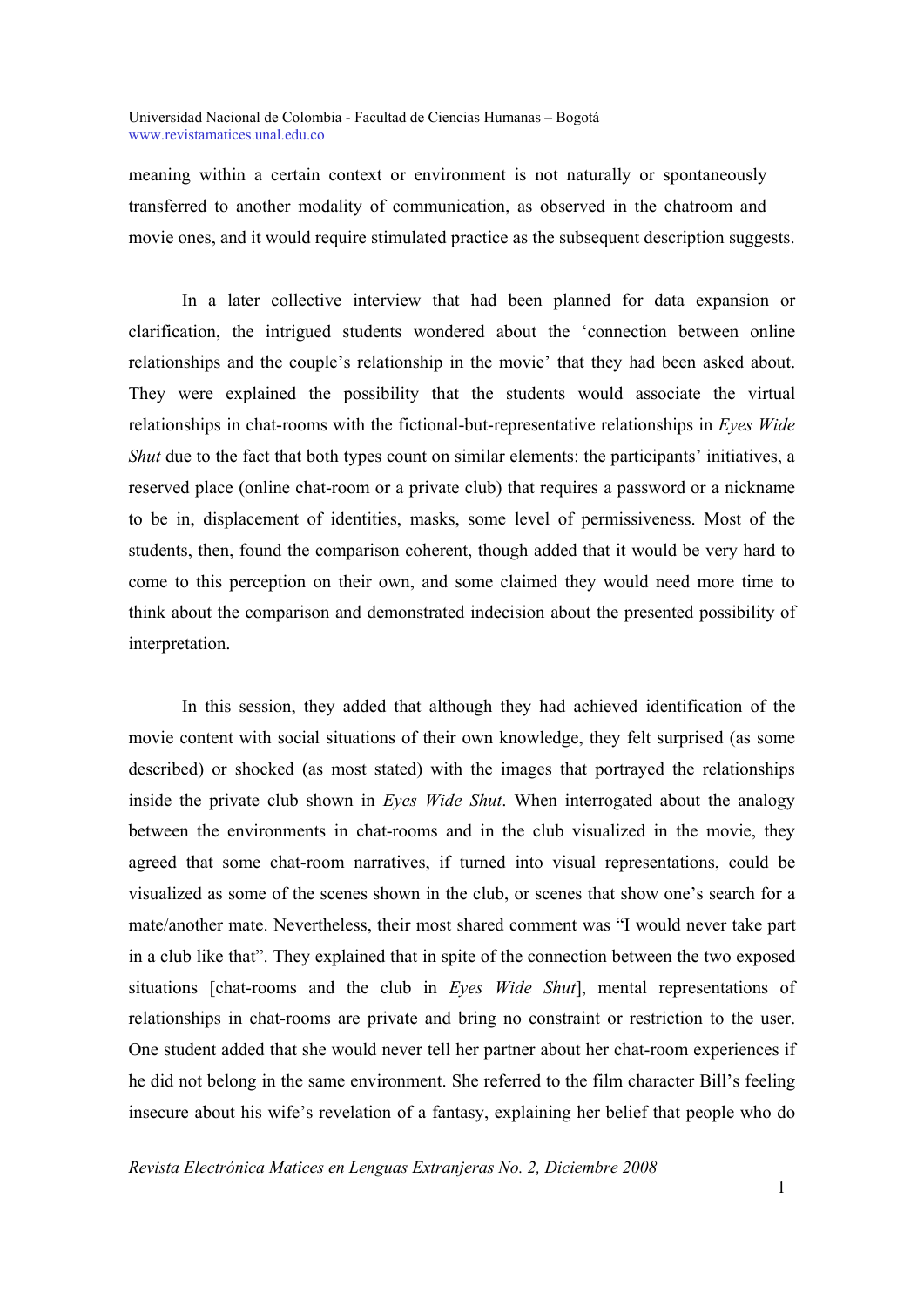not practice the language/discourse of a certain community may find it hard to understand its communication and conventions.

According to the critical literacies studies, meaning making involves interference, making choices and changes, breaking down pre-established meanings and creating others, initiatives that would allow the interpreter to transfer the virtual or non-virtual images from one environment to another and a play with the conventions of "real time". However, it was observed from the viewers' responses that before the movie screen that shows a narrative that is conventionally thought to be "complete" or "finished" by the spectator, the interlocutor that allows intervention in digital communication does not necessarily transfer the logic learned and developed in that environment to the relationship with the imagelanguage of the movie. The relationships seem to be built in accordance with what is conventionalized and "dictated" by the modalities of environments. Thus, if on the one hand this session outcome may seem disappointing, on the other it may provide indications for the design of future changes in university curricula (considering digital epistemologies), which is one of the aims of the ongoing research.

A reading that can be reached from this analysis, which nevertheless should still be further expanded, is that the students' response may reflect an education that is inadequate in face of the necessities of a network society, as Castells (1999) describes our present-day society. The contemporary society individuals, citizens, workers, livers are no longer required to limit themselves to a "typographic mind", and should, additionally, have a "network mind" developed; that is to say, they are supposed to transfer learnings, to make connections between discourses, to make new meanings of images and image-language whenever needed, and to review communication conventions and relationships.

#### **Conclusion**

The findings of the investigation data indicate that conventional standard epistemology predominates in this university group, and that the network mind within a digital epistemology notion is still more frequently seen in the net environment where digital language is evident. Likewise, in the reading of movies and image there has been a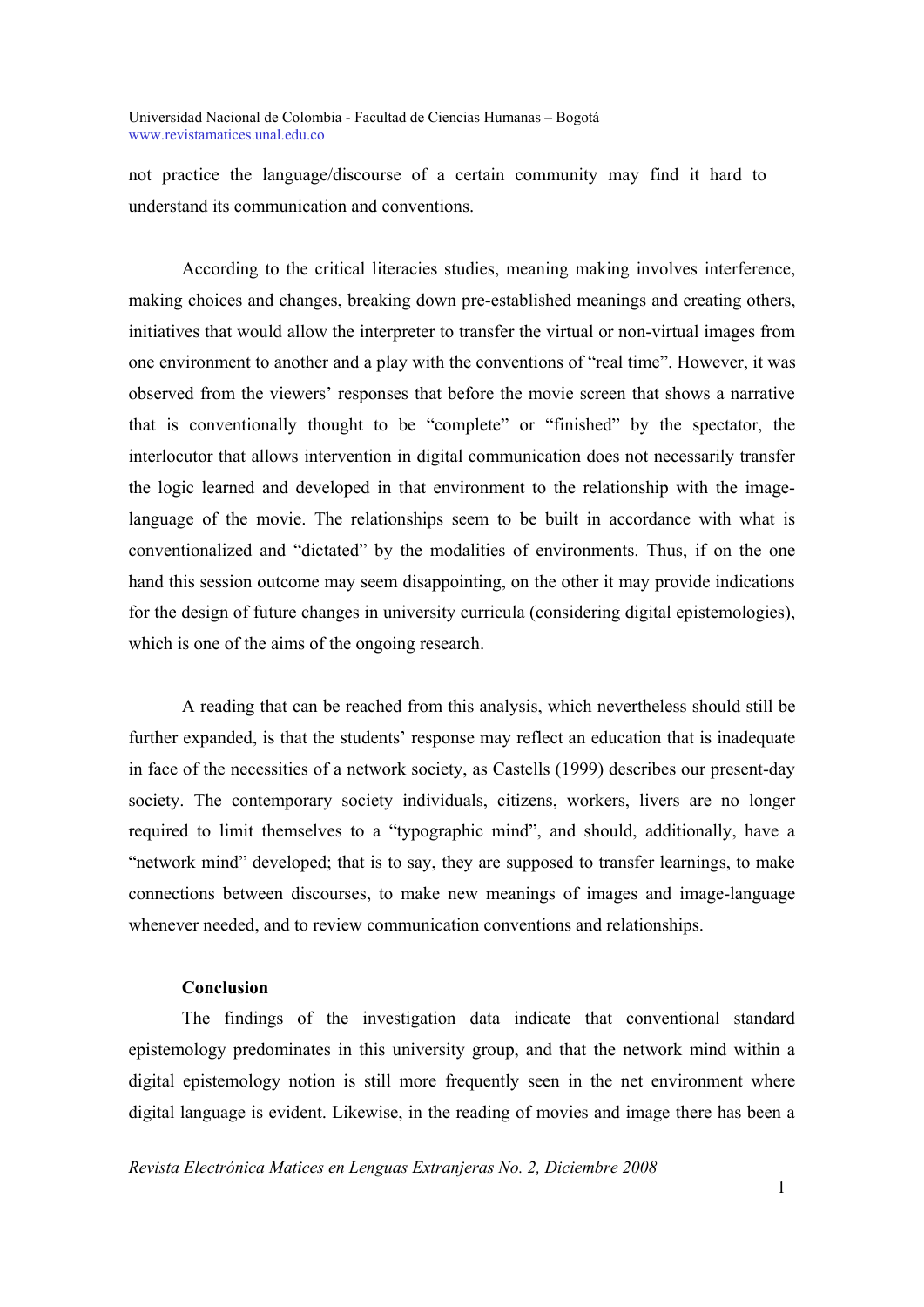predominance of the conventional interpretative process that is defined by Ricoeur (1977) as a traditional hermeneutic strand considering that it strengthens the apprehension of a given meaning rather than on meaning making by the interlocutor. As for the image perceptions by the viewer, the medium or the modality seems to dictate the expected relationships allowing no or very few traces of *networking* (Castells, 1999) among different environments. In face of the investigation outcome, in this article it is claimed that due to the new technological influences, the images demand a new way of being understood, that *network interaction* – in the logic of paradox described by Virillo (1994) – should still be broadly promoted so that more practice about the transfer of reasonings may occur across discourses in their various modalities and contexts, as expected from the participants of a network society. It, therefore, leads to the need for changes in education in regard to what concerns literacies.

The epistemological studies have emphasized that the standard conventional "models" of knowledge construction, based on dividing the whole into as many parcels as necessary so that it becomes possible to be studied and understood and on organizing reasoning in terms of degrees of pre-established complexity (from *easy* to *difficult*), may not be adequate or sufficient for reason in the contemporary society, as defended by Morin (2000). Similarly, Lankshear & Snyder (2000, p. 39) call attention to the necessity of enhancing awareness in relation to technology and education. They remark that the rapid changes which everyone may witness in our societies, which asks people *to re-imagine and re-invent themselves in their institutions*, concomitantly ask for *new ways of thinking, coming to terms with re-imagined and re-invented forms of literacy, subject matter and learning*.

Much more about digital language and the knower of the digitized society may be learned for the purposes of understanding and making adequate choices about which literacies should be designed, planned or promoted to reflect the undeniable new needs of the vastly described *new* societies. Finally, this investigation signals what should be enhanced to meet the purposes of the critical literacies that are expected to be practiced in the surveyed environment.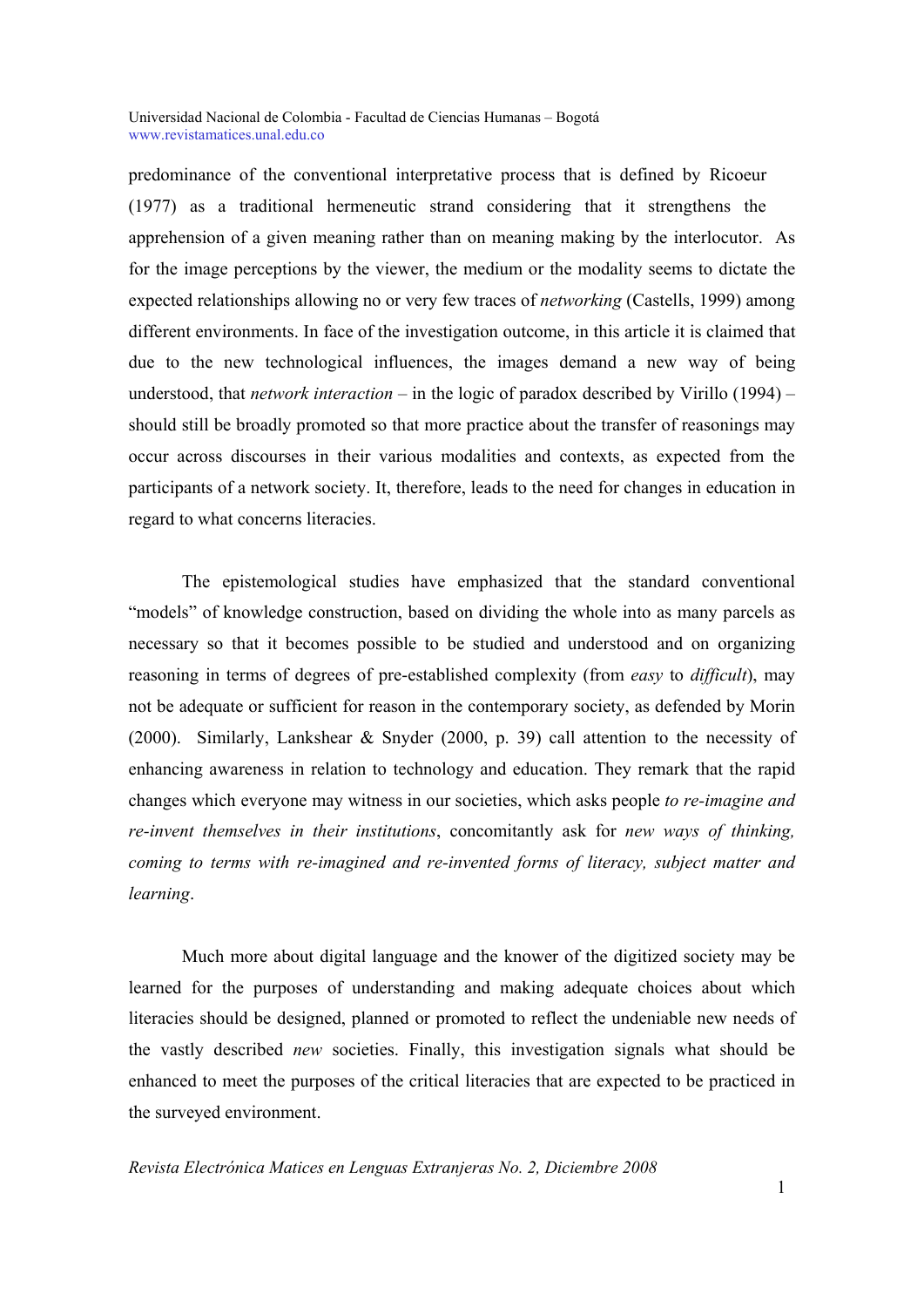# **References**

Andre, M. E. D. A. (1995). Etnografia da prática escolar. São Paulo: Papirus.

- Castells, M. (1999). A sociedade em rede. São Paulo: Paz e Terra.
- Castro, R. A. L. (2006). *Internet chat-rooms: Women's construction of virtual narratives*, São Paulo, University of São Paulo. Doctorate Thesis, unpublished.
- Cope, B. & Kalantziz, M. (Eds). (2000). Multiliteracies. Melbourne: MacMillan.
- Gee, J. P. (1997). Meanings in discourse: Coordinating and being coordinated in Muspratt, S., Luke, A. & Freebody, P (Eds.), *Constructing Critical Literacies*. Cresskill, New Jersey: Hampton Press.
- Lankshear, C. & Knobel, M. (2003). New literacies: Changing knowledge and classroom practice. Buckingham, UK: Open University Press.
- Lankshear, C. & Snyder, I. (2000). Teachers and technoliteracy, managing literacy, technology and learning in schools. St Leonards: Allen & Unwin.
- Luke, A. & Freebody, P. (1997). Critical literacy and the question of normativity: An introduction in Muspratt, S., Luke, A. & Freebody, P (Eds.), *Constructing Critical Literacies*. Cresskill, New Jersey: Hampton Press.
- Manovich, L. (2001). The Language of New Media. Cambridge: MIT Press.
- Morin, E. (1998). O método. 4. As idéias habitat, vida, costumes, organização. Porto Alegre: Editora Sulina.
- Morin, E. (2000). A cabeça bem-feita. Rio de Janeiro: Bertrand Brasil.
- Ricoeur, P. (1977). O conflito das interpretações. Rio de Janeiro: Imago.

Virilio, P. (1994). The Vision Machine. London: British Film Institute.